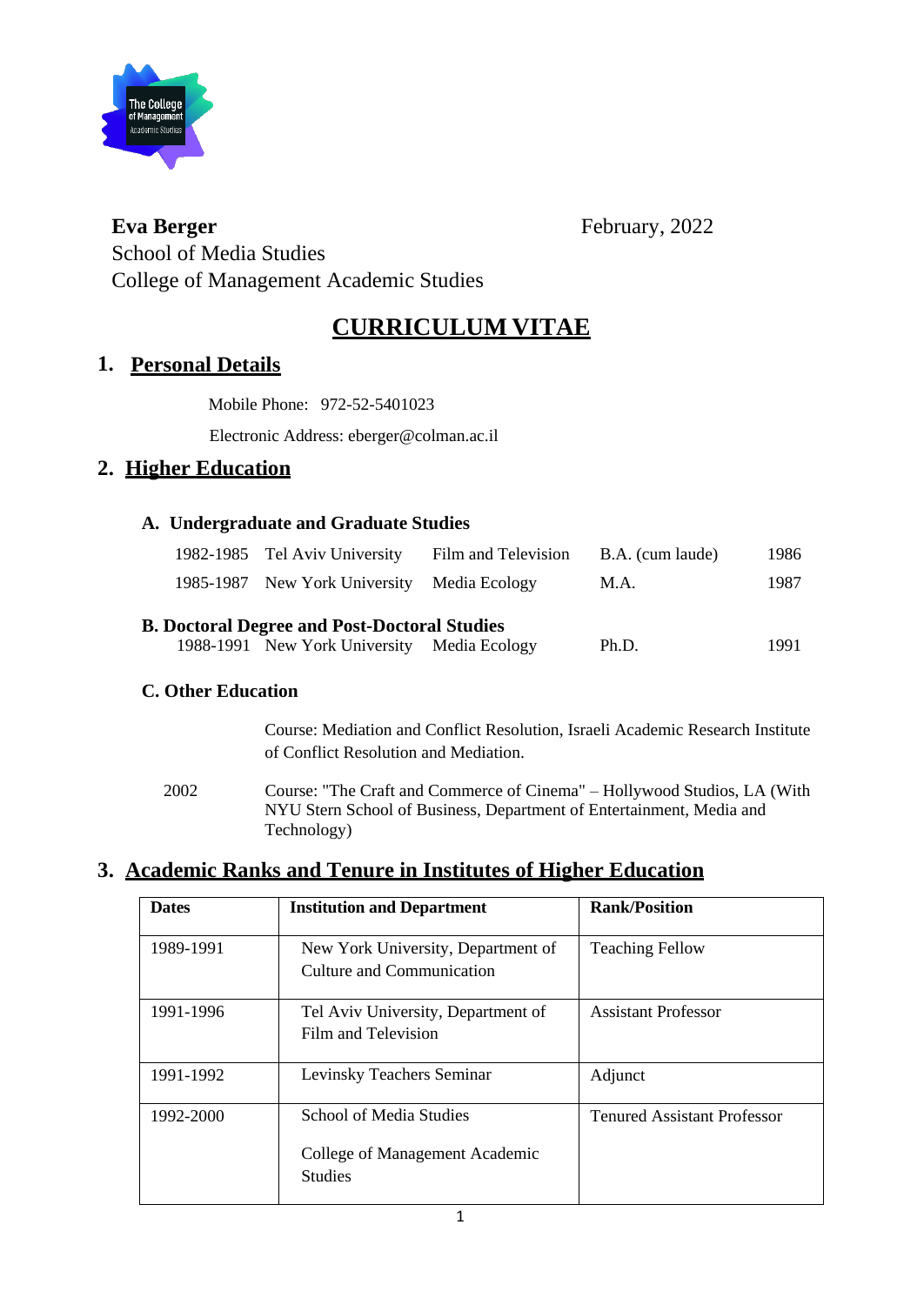

| 1993-1994    | New York University, Department of<br><b>Culture and Communication</b>                 | <b>Visiting Professor</b>                               |
|--------------|----------------------------------------------------------------------------------------|---------------------------------------------------------|
| 1994-1995    | Sam Spiegel Film School, Jerusalem                                                     | Adjunct                                                 |
| 1994-1996    | Tel Aviv University, Journalism Studies<br>(Diploma)                                   | Adjunct                                                 |
| 1995         | New York University, Department of<br><b>Culture and Communication</b>                 | Visiting Professor - Summer<br>Course                   |
| 2002-2006    | The College for the Teaching of<br>Technology, Department of Film and<br>Communication | Adjunct                                                 |
| 2005-2006    | Tel Aviv University, Department of<br>Film and Television                              | Adjunct                                                 |
| 2005-2007    | IDC - Interdisciplinary Center -<br>Herzliya, International School of<br>Government    | Adjunct                                                 |
| 2000-Present | School of Media Studies<br>College of Management Academic<br><b>Studies</b>            | <b>Tenured Senior Lecturer</b><br>(Assistant Professor) |
| 2013-Present | Tel Aviv Jaffa College                                                                 | Adjunct                                                 |

## **4. Offices in Academic Administration**

| 1992-2000 | Head, Communication and Persuasion Track      |
|-----------|-----------------------------------------------|
| 2006-2012 | Dean, School of Media Studies                 |
|           | 2006-Present Member of the Academic Board     |
| 2014-2019 | Head, Content and Production Program of Study |

## **5. Scholarly Positions and Activities outside the Institution**

- 2000 Judge Peer Review Process *Patuah* (a journal about politics, communication and society), No. 4, September, 2000.
- 2004-2005 Member of the Competitive Program Review Committee, MEA: Media Ecology Association, for National Communication Association Convention
- 2005-2013 Member of the Editorial Board of *EME: Explorations in Media Ecology* (The Journal of the Media Ecology Association).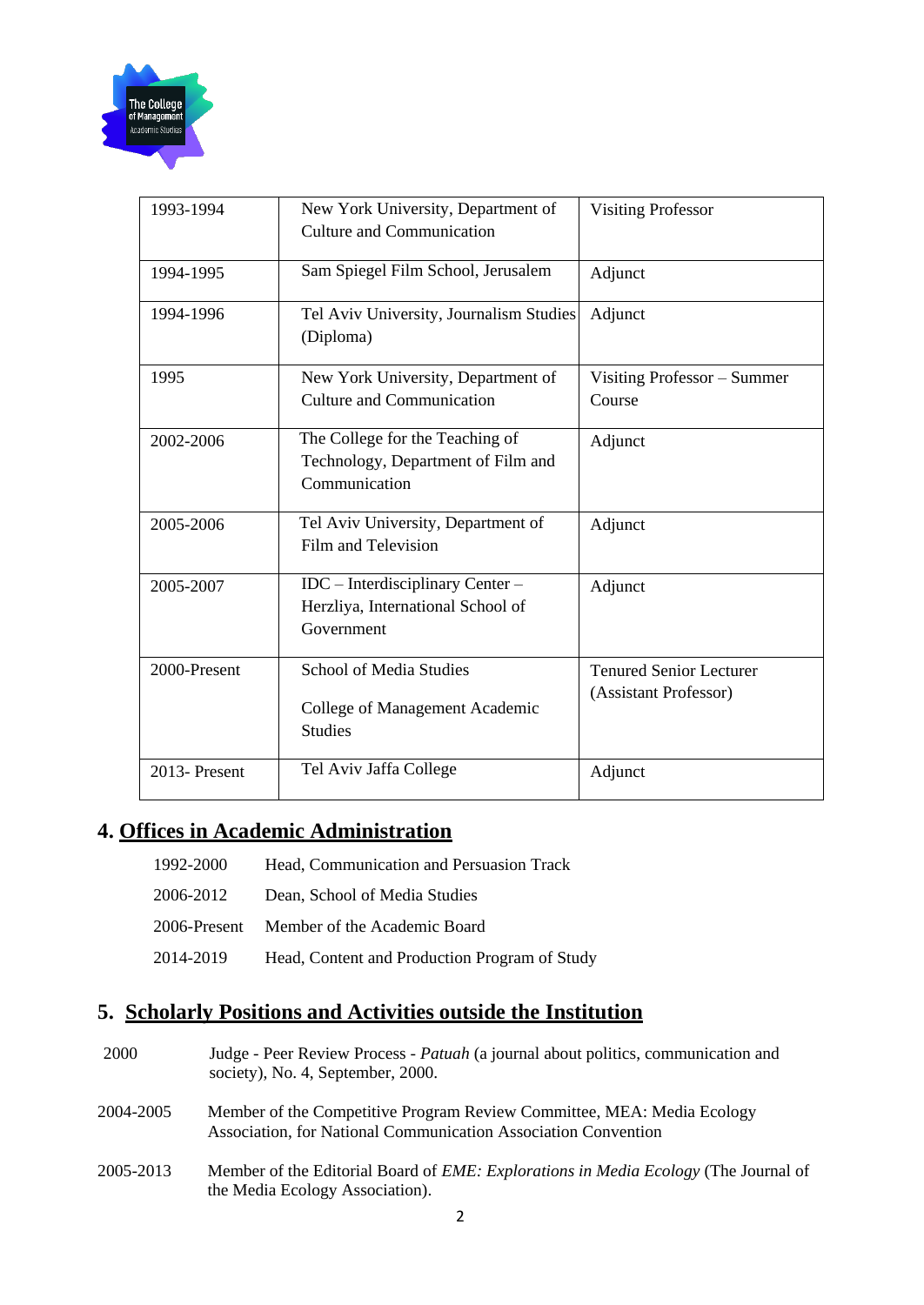

- 2008-2009 Judge Peer Review Process Competitive Papers. Israel Communication Association (ISCA) Yearly Conference.
- 2008**-**2014 Member Board of Trustees *ETC.: A Review of General Semantics*
- 2009-Present Member Board of Trustees Institute of General Semantics
- 2010 Judge Peer Review Process Journal of the Israel Communication Association.
- 2011 Judge Peer Review Process MEA Convention Proceedings.
- 2011-Present Member of Editorial Board of *Giluy Daat: A Multidisciplinary Journal on Education, Society and Culture*. Seminar Hakibbutzim Publishers.
- 2020-Present Member of Editorial Board of *New Explorations journal: Studies in Culture and Communication.* New Explorations Association [\(www.newexplorations.net\).](https://www.newexplorations.ca/) Online ISSN: 1234-567[8](https://jps.library.utoronto.ca/index.php/nexj/issue/view/2280) <https://jps.library.utoronto.ca/index.php/nexj/issue/view/2280>
- 2020-Present Secretary, Member of Executive Committee and Board of Trustees Institute of General **Semantics**
- 2021-Present Member of Nominating Committee 25 Outstanding Women Listeners in the World The Global Listening Centre.

## **6. Participation in Scholarly Conferences**

#### a. **Active Participation**

| Date                 | Name of                        | <b>Place</b>     | <b>Title of Presentation</b>                   | Role                  |
|----------------------|--------------------------------|------------------|------------------------------------------------|-----------------------|
|                      | <b>Conference</b>              |                  |                                                |                       |
| <b>INTERNATIONAL</b> |                                |                  |                                                |                       |
| October 12-14, 1990  | New York State                 | Catskills,       | <b>Technology and Metaphors Research Paper</b> |                       |
|                      | beech Communication NY         |                  | of Mind                                        | Presenter             |
|                      | ssociation                     |                  |                                                |                       |
| October 16-21, 1994  | European Society for Jerusalem |                  | Electronic Media: The                          | <b>Research Paper</b> |
|                      | <b>Social Pediatrics</b>       |                  | Disappearance of                               | Presenter             |
|                      |                                |                  | Childhood?                                     |                       |
| <b>July 1998</b>     | <b>International</b>           | <b>Jerusalem</b> | Heroism and the Media in                       | <b>Research Paper</b> |
|                      | Communication                  |                  | Jewish and Israeli History                     | Presenter             |
|                      | Association                    |                  |                                                |                       |
| November, 1998       | Media Ecology                  | Williams         | The Heroes of Judaism:                         | <b>Research Paper</b> |
|                      | Conference                     | Lake, NY         | Communication and                              | Presenter             |
|                      |                                |                  | <b>Cultural Context</b>                        |                       |
| April 2002           | Eastern                        |                  | New York It's a Small World After              | Panel                 |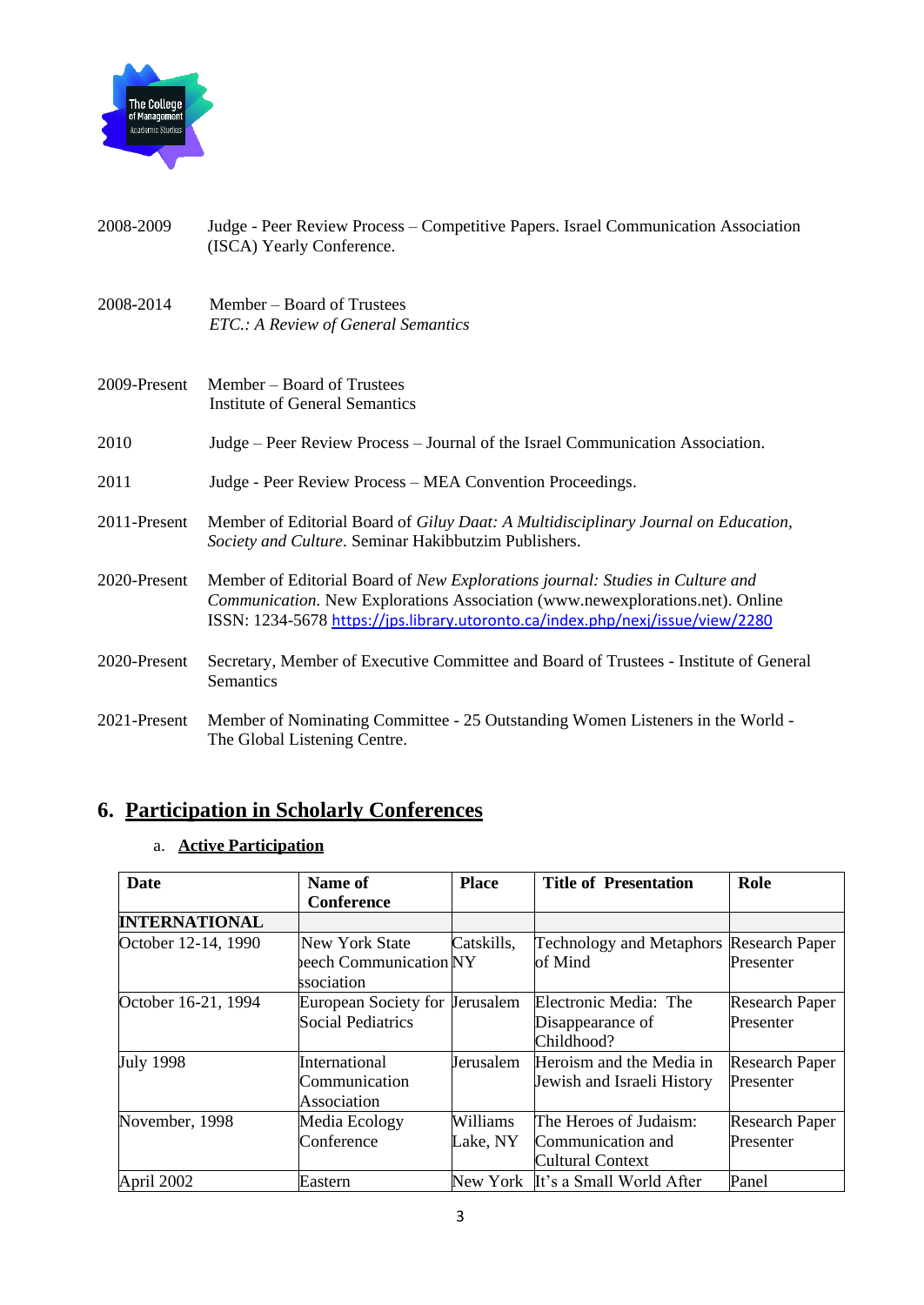

|                       | Communication<br>Association                                                                                             |                                   | All: Imagining the Global<br>Village                                                                                            | participant                        |
|-----------------------|--------------------------------------------------------------------------------------------------------------------------|-----------------------------------|---------------------------------------------------------------------------------------------------------------------------------|------------------------------------|
| November 2003         | National<br>Communication<br>Association                                                                                 | Miami, FL                         | Literacy as Metaphor: A<br>Multi-Ordinal Analysis                                                                               | <b>Research Paper</b><br>Presenter |
| <b>July 2004</b>      | <b>IAMCR</b>                                                                                                             | Porto<br>Alegre,<br><b>Brazil</b> | <b>Conservative Outlook and</b><br>Liberal Reflection:<br>Homosexuals in Israeli<br><b>Television Commercials</b>               | <b>Research Paper</b><br>Presenter |
| July, 2005            | <b>IAMCR</b>                                                                                                             | Taipei                            | Reversal of Values: The<br>Concept of the Family in<br><b>Israeli Television</b><br>Commercials                                 | <b>Research Paper</b><br>Presenter |
| July, 2007            | <b>IAMCR</b>                                                                                                             | Paris                             | Carmel Diaries: A<br>Monopoly of Public Affairs Presenter<br>on the Big Screen                                                  | <b>Research Paper</b>              |
| <b>July 2008</b>      | <b>IAMCR</b>                                                                                                             | Stockholm                         | Military Macho to Moronic Research Paper<br>Metrosexual: The Portrayal Presenter<br>of Men in Israeli Television<br>Commercials |                                    |
| November 14-16, 2008  | The Institute of<br>General Semantics -<br><b>Annual Alfred</b><br>Korzybski Memorial<br>Lecture and<br>Symposium        | Princeton<br>Club, New<br>York    | In Praise of Delayed<br>Reactions: Israel and the<br>Culture of Talkbacks.                                                      | <b>Research Paper</b><br>Presenter |
| September 11-13, 2009 | The Institute of<br><b>General Semantics -</b><br><b>Annual Alfred</b><br>Korzybski Memorial<br>Lecture and<br>Symposium | Princeton<br>Club, New<br>York    | <b>Combat Cuties:</b><br><b>Representations of Women</b><br>Soldiers in the Israeli Press                                       | <b>Research Paper</b><br>Presenter |
| May 2-5, 2010         | Inter-disciplinary.net Prague<br>Conference on Evil,<br>Women and the<br>Feminine                                        |                                   | <b>Sanctioned Female</b><br>Violence                                                                                            | <b>Research Paper</b><br>Presenter |
| <b>July 2010</b>      | <b>IAMCR</b>                                                                                                             | Minho,<br>Braga,<br>Portugal      | Narrative Medicine in<br>Pediatrics                                                                                             | <b>Research Paper</b><br>Presenter |
| October 30th, 2010    | The Institute of<br><b>General Semantics -</b><br><b>Annual Alfred</b><br>Korzybski Memorial<br>Lecture and<br>Symposium | Princeton<br>Club, New<br>York    | Ami's Story: Narrative<br>Medicine in Pediatrics                                                                                | <b>Research Paper</b><br>Presenter |
| June 14-15, 2013      | The George Gerbner<br>Conference on<br>Communication,<br>Conflict and<br>Aggression                                      | Budapest,<br>Hungary              | The Normalization of<br>Violence and War<br>Photojournalism in Israel                                                           | <b>Research Paper</b><br>Presenter |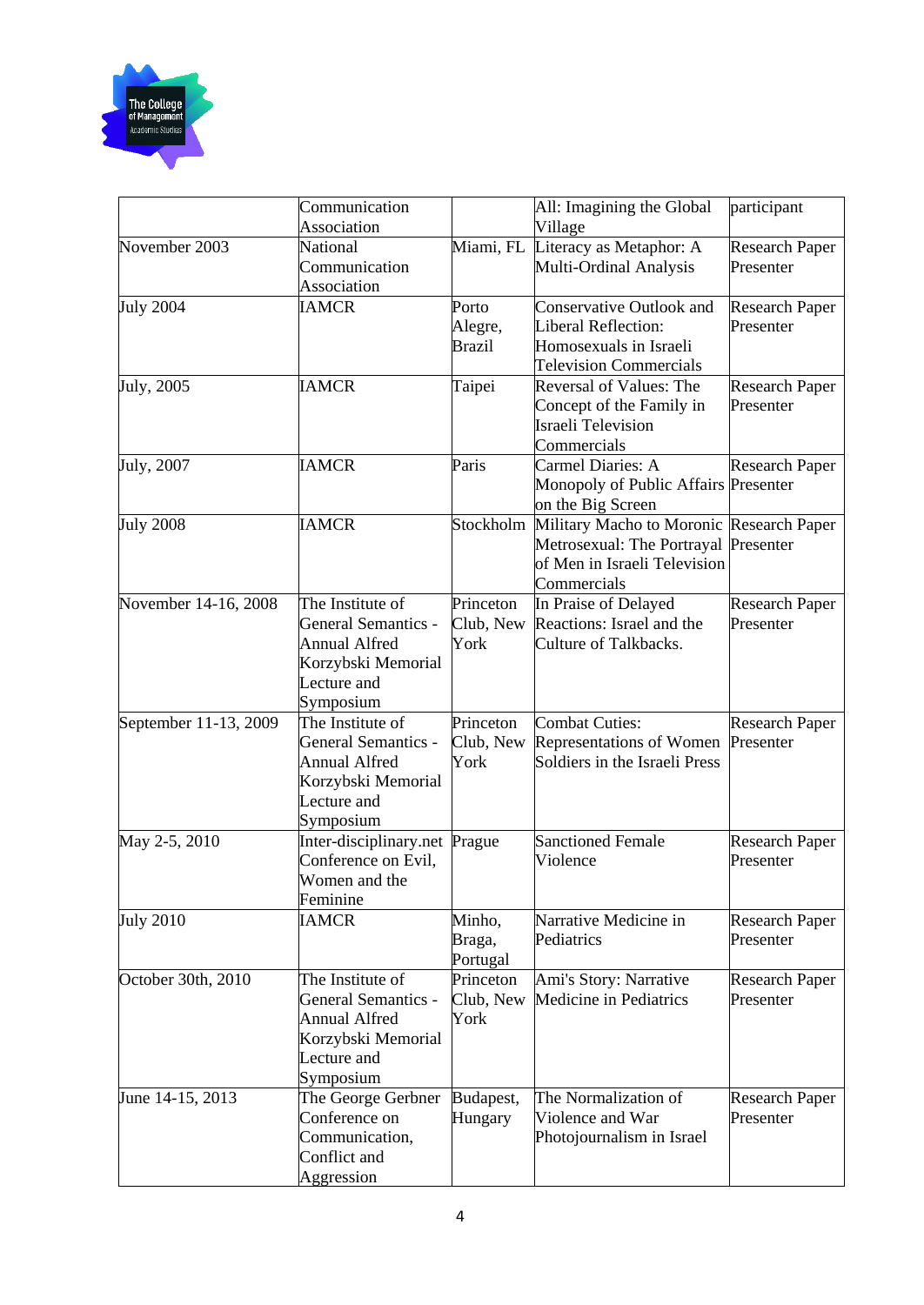

| October 24-26, 2014 | The Institute of<br><b>General Semantics -</b><br><b>Annual Alfred</b><br>Korzybski Memorial<br>Lecture and<br>Symposium | Princeton<br>Club, New<br>York | The Communication<br>Panacea: General Semantics Presenter<br>and Pediatrics                                                                       | <b>Research Paper</b>              |
|---------------------|--------------------------------------------------------------------------------------------------------------------------|--------------------------------|---------------------------------------------------------------------------------------------------------------------------------------------------|------------------------------------|
| October 2-4, 2015   | The Institute of<br><b>General Semantics -</b><br><b>Annual Alfred</b><br>Korzybski Memorial<br>Lecture and<br>Symposium | Princeton<br>Club, New<br>York | The Humanizing of<br>Medicine through General<br>Semantics                                                                                        | <b>Research Paper</b><br>Presenter |
| October 21-23, 2016 | The Institute of<br><b>General Semantics -</b><br><b>Annual Alfred</b><br>Korzybski Memorial<br>Lecture and<br>Symposium | Princeton<br>Club, New<br>York | Orality, Literacy and<br>Cultural Identity: Spanish<br>and Guarani in Paraguay                                                                    | <b>Research Paper</b><br>Presenter |
| June 27-30, 2019    | Media Ecology<br>Association                                                                                             | University<br>of Toronto       | Response to the 2018<br>Korzybski Lecture,<br>"Amazing Ourselves to<br>Death"                                                                     | <b>Research Paper</b><br>Presenter |
| June 27-30, 2019    | Media Ecology<br>Association                                                                                             | University<br>of Toronto       | Social media and ethics in<br>an age of no-context                                                                                                | <b>Research Paper</b><br>Presenter |
| July 8-11, 2021     | Media Ecology<br>Association                                                                                             | By Zoom                        | <b>Christine Nystrom's Genes</b><br>of Culture: A Roundtable<br>Discussion on the<br>Publication of the First<br>Volume of Her Collected<br>Works | Roundtable<br>Participant          |
| October 1-3, 2021   | The Institute of<br><b>General Semantics -</b><br><b>Annual Alfred</b><br>Korzybski Memorial<br>Lecture and<br>Symposium |                                | The Players Anti-Science, Insanity and<br>Club, NYC Context Blindness                                                                             | <b>Research Paper</b><br>Presenter |

# **7. Teaching**

## a. **Courses Taught in Recent Years**

| a.         | <u>Courses Taught in Recent Years</u>        |                                       |               |
|------------|----------------------------------------------|---------------------------------------|---------------|
| Year       | <b>Course Name</b>                           | Type: Lecture/Seminar/Workshop/       | <b>Degree</b> |
|            |                                              | <b>High Learn Course/Introduction</b> |               |
| 2013-2015  | Communication in                             | Lecture                               | B.A.          |
|            | Management                                   |                                       |               |
| Multiple   | Heroes, Media and Culture Seminar            |                                       | B.A.          |
| times      |                                              |                                       |               |
| throughout |                                              |                                       |               |
| the years  |                                              |                                       |               |
| 1992-2000  | <b>History of Communication Introduction</b> |                                       | B.A.          |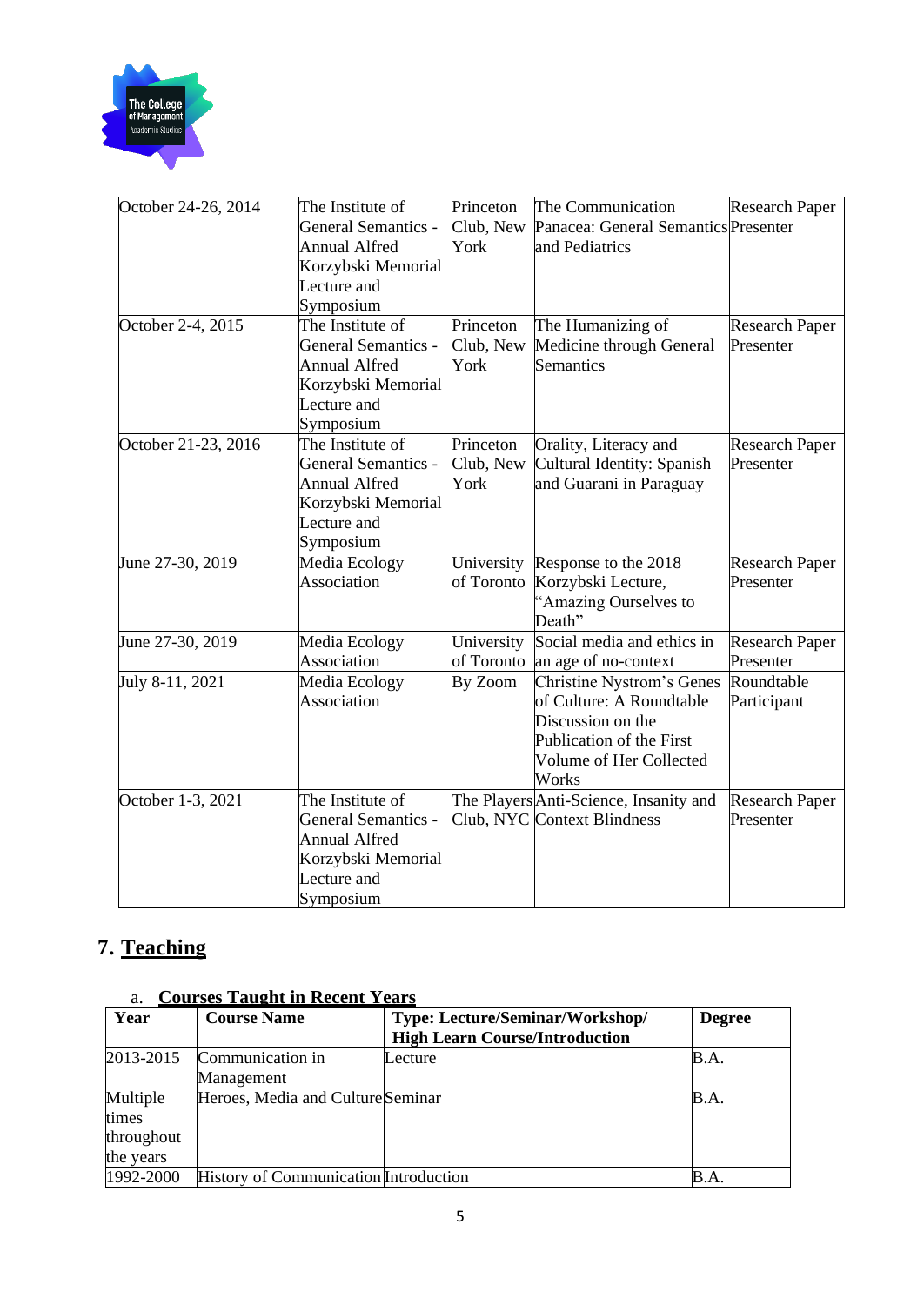

| Multiple   | <b>Issues in Persuasive</b>                      | Lecture                                | B.A. |
|------------|--------------------------------------------------|----------------------------------------|------|
| times over | Communication                                    |                                        |      |
| the years  |                                                  |                                        |      |
| Multiple   | Media Criticism                                  | Seminar                                | B.A. |
| times      |                                                  |                                        |      |
| throughout |                                                  |                                        |      |
| the years  |                                                  |                                        |      |
| Multiple   | Perspectives on                                  | Lecture                                | B.A. |
| times      | Communication                                    |                                        |      |
| throughout |                                                  |                                        |      |
| the years  |                                                  |                                        |      |
| Multiple   | Language, Thought and                            | Seminar                                | B.A. |
| times      | Culture                                          |                                        |      |
| throughout |                                                  |                                        |      |
| the years  |                                                  |                                        |      |
| Multiple   | The Image of the                                 | Seminar                                | B.A. |
| times      | Journalist in Popular                            |                                        |      |
| throughout | Culture                                          |                                        |      |
| the years  |                                                  |                                        |      |
| Multiple   | Media and the Senses                             | Seminar                                | B.A. |
| times      |                                                  |                                        |      |
| throughout |                                                  |                                        |      |
| the years  |                                                  |                                        |      |
|            | 2012-Present Technology, Culture and             | Introduction                           | B.A. |
|            | Digital Media                                    |                                        |      |
| 1994-2000  | The "Grammar" of                                 | Seminar                                | B.A. |
|            | Television                                       |                                        |      |
| 1994-2000  | TV Genres: The Sitcom                            | Seminar                                | B.A. |
| 2015-      | The Stories We Tell                              | Introduction                           | B.A. |
|            | 2014-Present <sub>Tell</sub> and Sell: Narrative | Seminar                                | B.A. |
|            | and Values in Advertising                        |                                        |      |
|            | 2012-Present The Image of Advertising            | Seminar                                | B.A. |
|            | and PR on Film and TV                            |                                        |      |
| 2016       | Soft Skills (Habilidades                         | Development and Teaching of course for |      |
|            | Blandas)                                         | SNPP (Servicio Nacional de Promoción   |      |
|            |                                                  | Profesional) in Asunción, Paraguay (In |      |
|            |                                                  | Spanish).                              |      |

#### b. **Supervision of Graduate Students**

| <b>Name of Student</b>   | <b>Title of Thesis</b>    | <b>Degree</b> | <b>Completion Date /</b> | Students'           |
|--------------------------|---------------------------|---------------|--------------------------|---------------------|
|                          |                           |               | in Progress              | <b>Achievements</b> |
| <b>Anat Ringel-Raveh</b> | Surf and Think:           | M.A.          | June 19,2012             | Thesis Grade: 92    |
| Tel Aviv University      | <b>Tools for Critical</b> |               |                          | Degree Grade: 95    |
| Faculty of the Arts      | Thinking in the           |               |                          | (Cum Laude)         |
|                          | Internet Age              |               |                          |                     |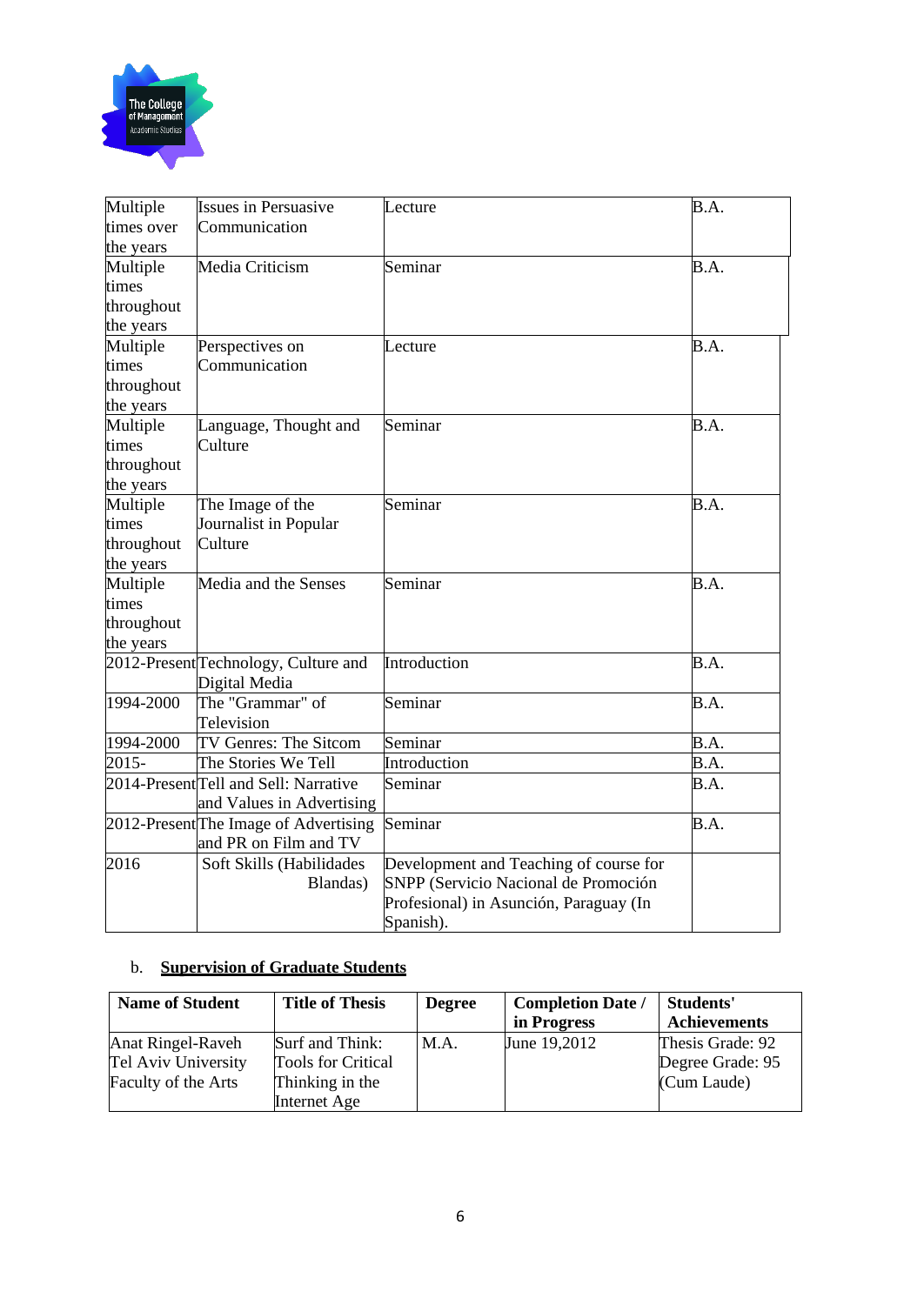

# **8. Professional Experience**

| Member, Steering Committee on the Teaching of Media in High school, Department of<br>Technological Education, Israel Ministry of Education                                                                                                               |
|----------------------------------------------------------------------------------------------------------------------------------------------------------------------------------------------------------------------------------------------------------|
| Advisor, JCS Television, New Program on Local and Specialized TV Stations.                                                                                                                                                                               |
| Academic Advisor to Educational Television's Staff of Program on Media and Violence                                                                                                                                                                      |
| Advisor, Adler, Chomsky & Warshawsky advertising agency, various projects:<br>Modification of driving patterns in Israel (with Israel Discount Bank), Branding, Israel<br>Business Conference (with Glob's newspaper)                                    |
| "Pras Mefaked Galey Zahal" (Army Radio Best Programs Prize for the year), Judge (with<br>Attorney Eli Zohar and Mr. Eitan Haber)                                                                                                                         |
| Member of Steering Committee on Media and Communication, Herzliya Conference on<br>National Strength and Security, of the Interdisciplinary Center, December 2000                                                                                        |
| Peres Center for Peace, participation in "Changing Mindsets: Film and TV Projects for<br>Peace" panel and working group, in the framework of the 3 <sup>rd</sup> Annual Meeting of the<br>International Board of Governors, Tel Aviv, September 11, 2000 |
| Member of IDF Spokesman Think Tank                                                                                                                                                                                                                       |
| Advisor, Israel Educational Television, Selection of Children's Programs Purchased from<br>Abroad                                                                                                                                                        |
| Member of Israeli Film Board<br>Member of Criteria Committee                                                                                                                                                                                             |
| Advisor and Guest Commentator on Israel's Channel 1 on Media Matters, Elections and<br>Propaganda                                                                                                                                                        |
| Judge, Ad Competition of Schocken Chain of Newspapers.                                                                                                                                                                                                   |
| Member, MOFET Research Center, Committee on the Teaching of Media in Teachers'                                                                                                                                                                           |
| Colleges.                                                                                                                                                                                                                                                |
| Consultant to Production Team and Talent of "EXIT" (a controversial TV Program for<br>Children and Youth).                                                                                                                                               |
| Member of Advisory Board – Israel's $2nd TV$ and Radio Authority, Strategy and Research<br>Department                                                                                                                                                    |
| Expert Witness for Lawsuit in Israel's Superior Court on Media, Social Marketing, and<br><b>Traffic Accidents</b>                                                                                                                                        |
|                                                                                                                                                                                                                                                          |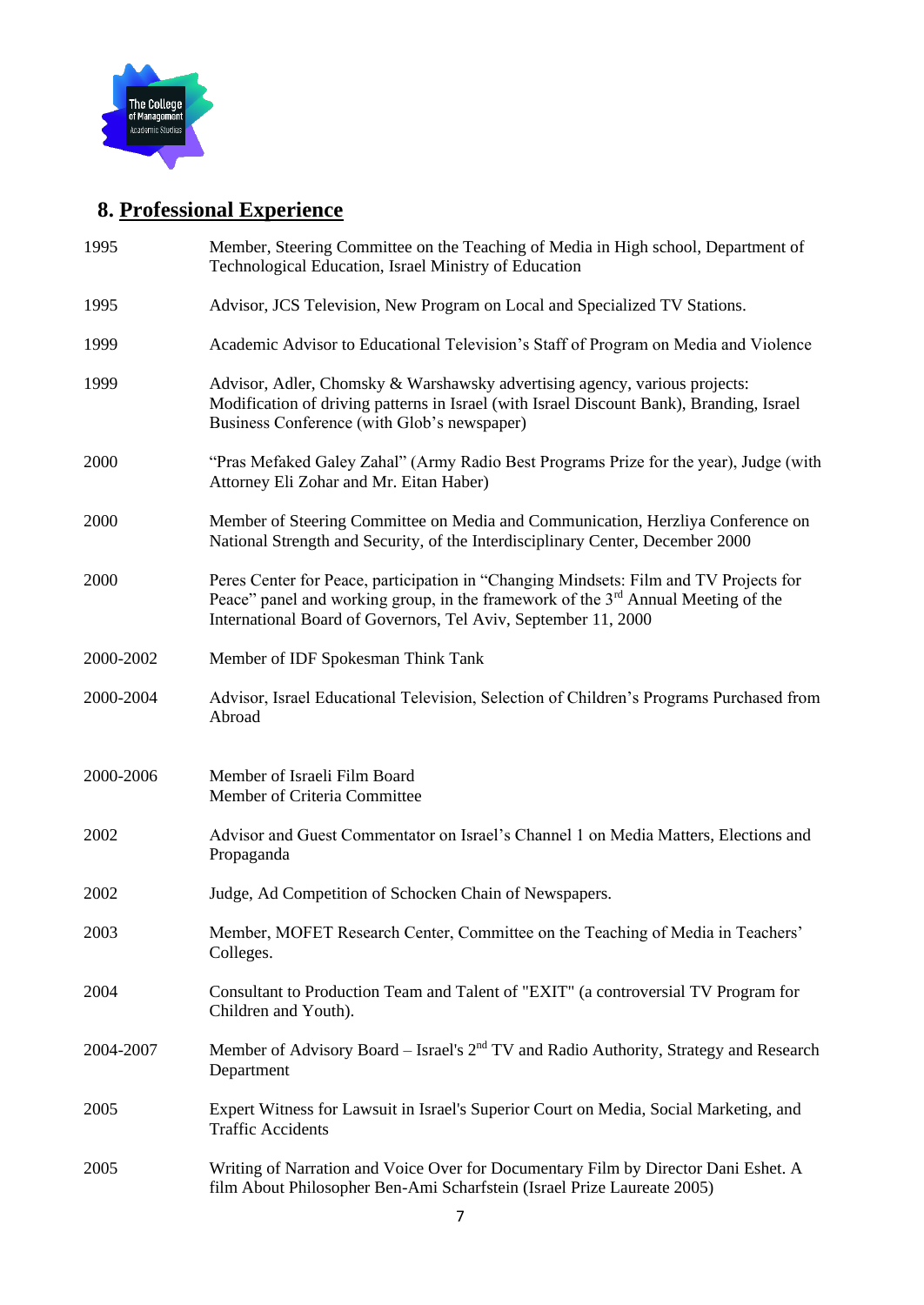

| 2005         | Consultant to Israel's 2 <sup>nd</sup> TV and Radio Authority toward the 2005 TV Tender                                                                                              |
|--------------|--------------------------------------------------------------------------------------------------------------------------------------------------------------------------------------|
| 2007-2013    | Member - Board of Trustees<br>"Women in the Picture" (Nashim Batmuna)<br>Organization for the Advancement of Women in the Visual Arts                                                |
| 2009         | Member of the Board – Film and Television Schools Section, "Minhal Hatarbut," Israel<br>Ministry of Culture                                                                          |
| 2009         | Consultant to Public Diplomacy and Branding team, Israel Foreign Ministry                                                                                                            |
| 2011         | Head of Steering Committee – Journalism Section<br>Israel's 100 most influential women of the century<br>"Onlife" Website                                                            |
| 2011-2013    | Member of Assembly (Representative – Public at Large)<br><b>Israel Press Council</b>                                                                                                 |
| 2011-Present | Board Member - Israel Peace Initiative                                                                                                                                               |
| 2013         | Appointment by the Minister of Communication as member of the Search Committee for<br>candidates for the position of Chair of the Council for Cable and Satellite<br>Communications. |
| 2013-Present | Member of the Board<br>"Women in the Picture" (Nashim Batmuna)<br>Organization for the Advancement of Women in the Visual Arts                                                       |
| 2019-Present | "Cafecito"<br>Web Series (in production)<br>Concept and Creation                                                                                                                     |
| 2019-Present | <b>WTFMOM</b><br>Podcast (in preparation)<br><b>Creator and Co-Host</b>                                                                                                              |
| 2022-Present | Member of the Board<br>National Highway Traffic Safety Administration Council (Moetzet HaRalbad)                                                                                     |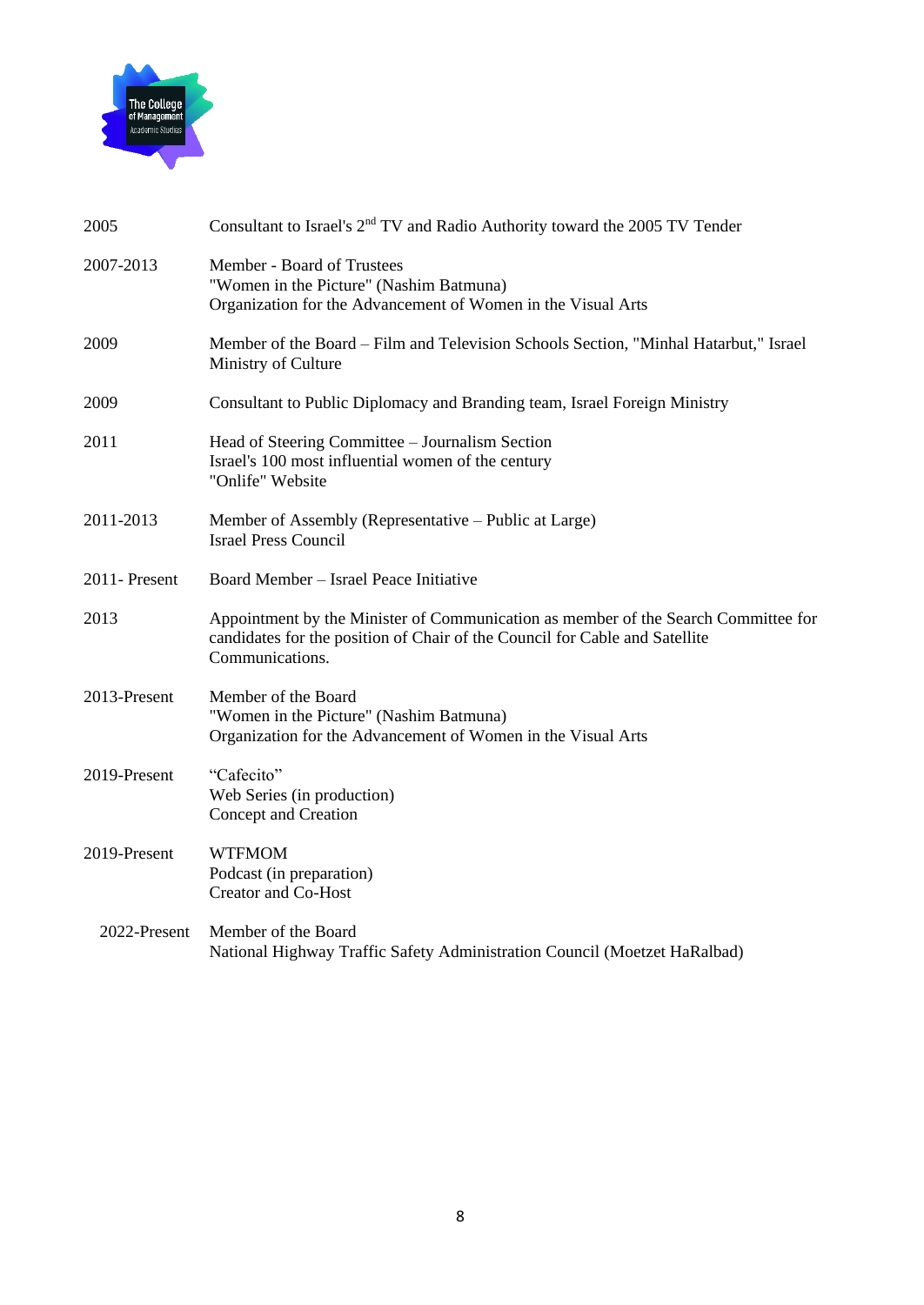

# **PUBLICATIONS**

**\* = Since previous academic rank**

## **A. Ph.D. Dissertation**

Title: Metaphor, Mind and Machine: An Assessment of the Sources of Metaphors of Mind in the Works of Selected Educational Theorists.

Date: 1991

Length: 309 pages

Language: English

Institution: New York University

Advisors**:** Prof. Christine Nystrom, Prof. Neil Postman

## **B. Scientific Books (Refereed)**

## **a. Authored Books**

#### **Published**

- 1. **\***Berger, E. & Berger, I. (2014). *The Communication Panacea: Pediatrics and General Semantics*. TX: The New Non-Aristotelian Library, Institute of General Semantics.
- 2. \*Berger, E. (2022). *Context Blindness: Digital Technology and the Next Stage of Human Evolution.* NY: Peter Lang.

## **b. Other Scientific Publications: Published**

1. Berger, E. (1994). *Introduction to Communication*. Tel Aviv: Misrad Habitahon (Ministry of Defense Publishers)

## **C. Articles in Refereed Journals**

#### **Published**

1. **\***Berger, E. (2004). The Exhaustion of the Literacy Metaphor in Education. in *EME: Explorations in Media Ecology*, *3*(2), 131-137.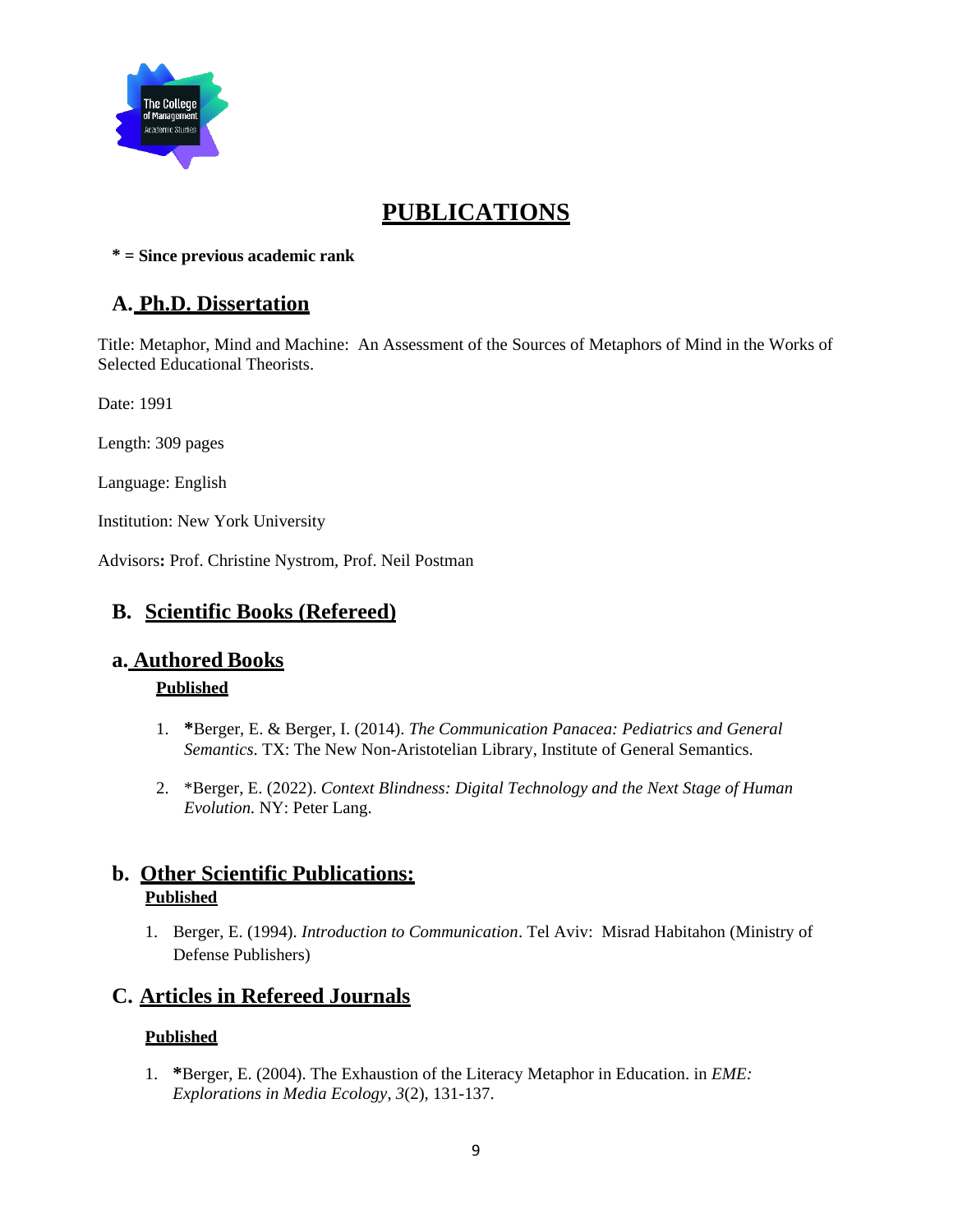

- 2. **\***Shoval, G., Zalsman, G., Polakevitch, J., Shtein, N., Sommerfeld, E., **Berger, E**., Apter, A. (2005). Effect of the Broadcast of a Television Documentary about a Teenager's Suicide in Israel on Suicidal Behavior and Methods. *Crisis, 26*(1), 20-24.
- *3.* **\***Berger, E., Lavie-Dinur, A. (2007). Conservative Outlook and Liberal Reflection: Homosexuals in Israeli Television Commercials. *EME: Explorations in Media Ecology,* 6(1), 35-48.
- 4. **\***Berger, E. (2009). Timebinding Lost: Readers' Forums and the Decline of Rational Debate in Israel. *ETC: A Review of General Semantics*, *66*(1).
- 5. **\***Berger, E. (2010). Recapitulation, Medical Imaging Technologies and Media of Communication: The Medium is the Message. *EME: Explorations in Media Ecology, 9*(4), 225- 237.
- 6. **\***Berger, E., Naaman, D. (2011). Combat Cuties: Photographs of Israeli Women Soldiers in the Israeli Press since the 2006 Lebanon War. *Media, War and Conflict*, *4*(3), 269 – 286.
- 7. \*Berger, E. (2018) Book Review of Moran, T.P. (2010). *Introduction to the History of Communication: Evolutions and Revolutions*. New York: Peter Lang. In *Explorations in Media Ecology, 16* (4), 361-363.
- 8. \*Berger, E. (2018-2019). Orality, Literacy, and Cultural Identity: Spanish and Guarani in Paraguay. *Anekaant: A Journal of Polysemic Thought*, *8,* 85-88.
- 9. \*Berger, E., Logan, R., Miroshnichenko, A., & Ringel, A. (2019). MEDIACY: A way to enrich media literacy. *Journal of Media Literacy Education*, *11*(3), 85-90.
- 10. \*Berger, E. (2020). Contextualizing Monuments and Movies: Iconoclasm through the Lenses of Media Ecology and General Semantics. *Anekaant: A Journal of Polysemic Thought*, *12,* 35-38.
- 11. \*Berger, E. (2020). Contextualizing Monuments and Movies: Iconoclasm through the Lenses of Media Ecology and General Semantics. *ETC: A Review of General Semantics*, *77* (1,2), 47-53.

### **D. Articles or Chapters in Scientific Books**

#### **Published**

- 1. **\***Berger, E. "Quality Radio in an Age of Multiple Channels" in *Galey Zahal – Speaking From the Front*, (2002). Tel Aviv: Miskal – Yedioth Aharanoth Books and Chemed Books. [Hebrew]
- 2. **\***Berger, E. "Orality v. Monotheism or Media v. Narratives: Biblical Heroes and the Media Environment of the Spoken Word." In Drucker, S. and Gumpert, G., *Heroes in a Global World*.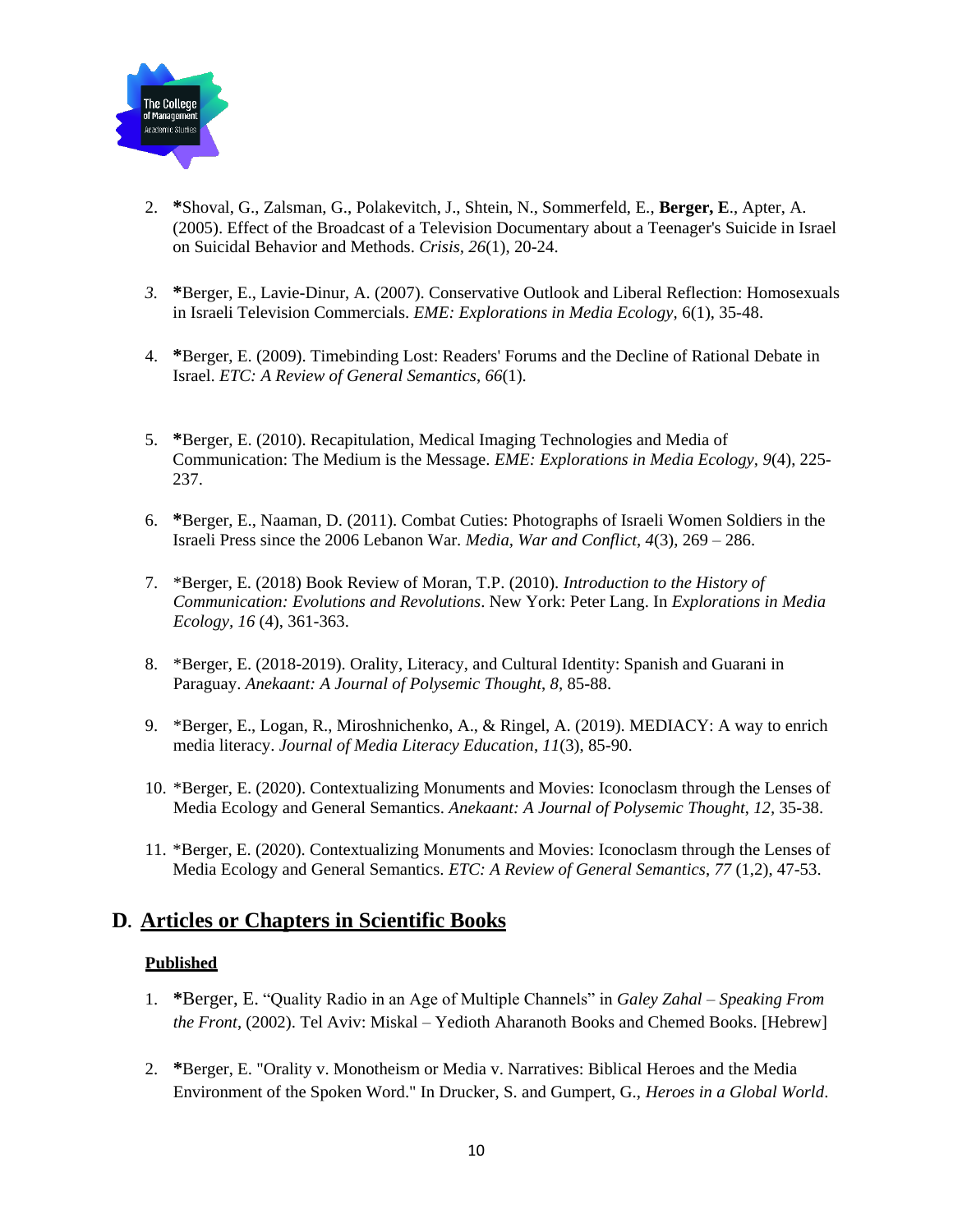

(2008). NJ: Hampton Press.

- 3. **\***Berger, E. "The Postmanian Dialogue: Education on TV, for TV and About TV." In Aloni, N. (Ed.). *Empowering Dialogues in Humanistic Education: Theoretical and Practical Aspects*. (2008).Bnei Brak: Hakibbutz Hameuchad Publishers, Ltd., Sifriat Kav Adom. [Hebrew]
- 4. **\***Berger, E., Berger, I. "Hassan, Ami and Dalia's Mom: Narrative Medicine in Pediatrics." In Ahmed, R. and Bates, B. (Eds.). (2012). *Medical Communication in Clinical Contexts*. Dubuque, IA: Kendall Hunt.

## **E. Articles in Conference Proceedings**

#### **Published**

- 1. Berger, E., Berger, I. "Electronic Media: The Disappearance of Childhood?" in *Anales Medicos: Revista de la Asociacion Medica del American British Cowdray Hospital*. Vol. 42, Number 3, July-September 1997. [Spanish]
- 2. **\***Berger, E. "It's a Small World After All: The Language of Globalization." in *the Speech Communication Annual*, Vol. XVI, 2002, pp. 123-130.
- 3. **\***Berger, E. "Military Macho to Moronic Metrosexual: The Portrayal of Men in Israeli Television Commercials." in *Gender and Media*, 2008. Moscow: Faculty of Journalism, Lomonossov Moscow State University.
- 4. **\***Berger, E. "In Praise of Delayed Reactions: Israel and the Culture of Talkbacks." in *General Semantics Bulletin*, Vol. 74/75, 2007/2008.

## **F. Other Scientific Publications**

#### **Published**

#### **Textbooks and programs of study**

- 1. "History of Communication" in *Teachers Guide for the Teaching of Media in High school* (12th Grade), (1995), Ministry of Education, Culture and Sports, Science and Technology Department, The Center for Technological Education, Holon, Israel. [Hebrew]
- 2. **\****Media and Society: Teachers Guide for the Teaching of Media in High school* (co-author), Ministry of Education, Mapat-Amal, 2001. [Hebrew]